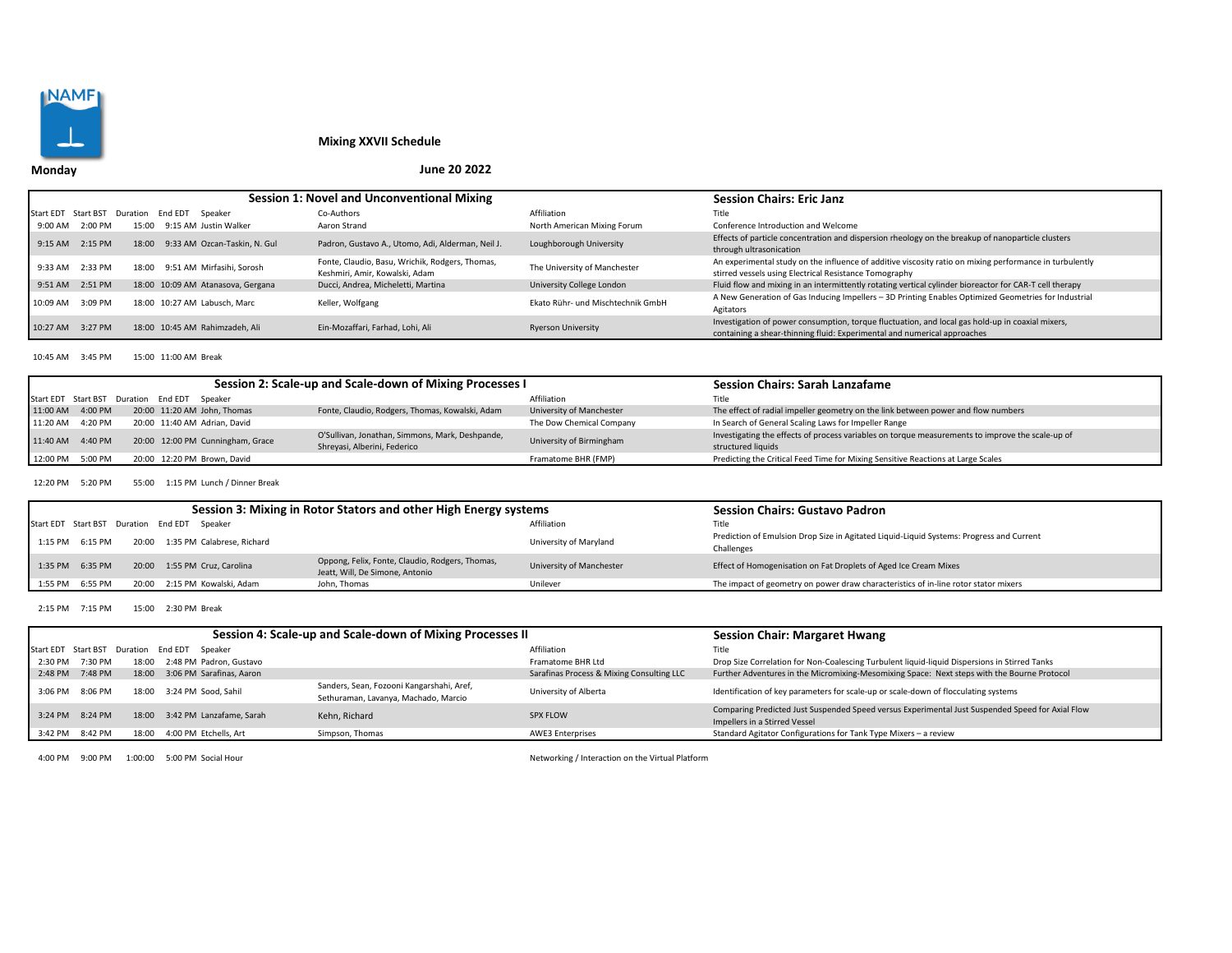## **Tuesday**

#### **June 21 2022**

|                     |                  |          |         |                                  | Session 5: Mixing in the Pharmaceutical and Biopharmaceutical Industries I | <b>Session Chairs: Chadakarn Sirasitthichoke</b> |                                                                                                                                                                                           |
|---------------------|------------------|----------|---------|----------------------------------|----------------------------------------------------------------------------|--------------------------------------------------|-------------------------------------------------------------------------------------------------------------------------------------------------------------------------------------------|
| Start EDT Start BST |                  | Duration | End EDT | Speaker                          |                                                                            | Affiliation                                      | Title                                                                                                                                                                                     |
| 9:00 AM             | 2:00 PM          | 10:00    |         | 9:10 AM Walker. Justin           | Strand, Aaron                                                              | North American Mixing Forum                      | Daily Introduction and General Conference Information                                                                                                                                     |
| $9:10$ AM           | 2:10 PM          |          |         | 18:00 9:28 AM Metwally, Hossam   | Shao, Clementine, Collin, Sophie, Horner, Marc,<br>Nallamothu. Sravankumar | Ansys Inc                                        | Real-time Bioreactor Performance Prediction & Control via a CFD-based Digital Twin                                                                                                        |
| 9:28 AM             | 2:28 PM          | 18:00    |         | 9:46 AM Jamshidian, Roya         | Van den Akker, Harry, Scully, James                                        | University of Limerick                           | Two-fluid CFD simulation of a small-scale aerated bioreactor: Impeller treatment method                                                                                                   |
|                     | 9:46 AM 2:46 PM  |          |         | 18:00 10:04 AM Hanley, Thomas R. | Avvari, Rithvija, Todd, Paul W.                                            | Auburn University                                | Mixing and Oxygen Transfer in a Rotating Continuous Bioreactor with Spiroid                                                                                                               |
|                     | 10:04 AM 3:04 PM |          |         | 18:00 10:22 AM Sharifi, Forough  | Behzadfar, Ehsan, Ein-Mozaffari, Farhad                                    | <b>Ryerson University</b>                        | Investigation of gas dispersion in biopolymer solutions with a coaxial mixing system comprising of<br>two central impellers and an anchor via tomography and computational fluid dynamics |
| 10:22 AM 3:22 PM    |                  |          |         | 18:00 10:40 AM Pace, Justin      | Sirasitthichoke, Chadakarn, Armenante, Piero                               | New Jersey Institute of Technology               | Experimental Determination and Computational Prediction of Blend Time in the USP Dissolution<br><b>Testing Apparatus</b>                                                                  |

10:40 AM 3:40 PM 20:00 11:00 AM Break

|                   |                  |                                              |                                     | Session 6: Computational Modeling of Mixing Processes I  | Session Chair: Navraj Hanspell     |                                                                                                               |
|-------------------|------------------|----------------------------------------------|-------------------------------------|----------------------------------------------------------|------------------------------------|---------------------------------------------------------------------------------------------------------------|
|                   |                  | Start EDT Start BST Duration End EDT Speaker |                                     |                                                          | Affiliation                        | Title                                                                                                         |
| 11:00 AM 4:00 PM  |                  |                                              | 18:00 11:18 AM Liang, Fuyue         | Valdes, Juan P., Kahouadji, Lyes, Matar, Omar K.         | Imperial College London            | A numerical vinaigrette: A myriad of interfacial singularities with surfactants                               |
|                   | 11:18 AM 4:18 PM |                                              | 18:00 11:36 AM Poirier, Michael     | Thomas, John, Noble, Sean                                | Savannah River National Laboratory | Lattice-Boltzmann Computational Fluid Dynamics (CFD) Simulation of Jet Mixing In Tanks                        |
| 11:36 AM 4:36 PM  |                  |                                              | 18:00 11:54 AM Van den Akker, Harry | Zeinali, Javad                                           | University of Limerick             | Single-phase transient CFD simulations of mL scale reactors                                                   |
| 11:54 AM 12:18 AM |                  |                                              | 18:00 12:12 PM Tyler, Chris         | Thomas, John                                             | Cargill                            | Comparison of modeling methodologies for simulating a gassed-agitation system with experimental<br>validation |
| 12:12 PM 12:18 AM |                  |                                              | 18:00 12:30 PM Nazemifard, Neda     | Barber, Isabella, Miller, Russell, Lue, Leo, Sefcik, Jan | University of Alberta              | Mixing Times of Miscible Liquid Systems in Agitated Vessels                                                   |

12:30 PM 5:30 PM 45:00 1:15 PM Lunch / Dinner Break

|                 |  |                                              | Session 7: Mixing in the Pharmaceutical and Biopharmaceutical Industries II | <b>Session Chair: Luis Sierra</b> |                                                                                                   |
|-----------------|--|----------------------------------------------|-----------------------------------------------------------------------------|-----------------------------------|---------------------------------------------------------------------------------------------------|
|                 |  | Start EDT Start BST Duration End EDT Speaker |                                                                             | Affiliation                       | Title                                                                                             |
| 1:15 PM 6:15 PM |  | 25:00 1:40 PM TBD                            |                                                                             | <b>TBD</b>                        | Featured Talk - Ed Paul Memorial Lecture                                                          |
| 1:40 PM 6:40 PM |  | 20:00 2:00 PM Shields, Richard               |                                                                             | Eli Lilly and Company             | Mixing optimization in biopharmaceutical biological drug substance manufacturing using M-Star's   |
|                 |  |                                              |                                                                             |                                   | Digital Mixing Tank (DMT)                                                                         |
| 2:00 PM 7:00 PM |  | 20:00 2:20 PM Waldherr, Philipp              | Böhm, Lutz, Kraume, Matthias, Bliatsiou, Chrysoula                          | Technische Universität Berlin     | Hydrodynamic stress induced by stirring and aeration on Aspergillus niger agglomerates in stirred |
|                 |  |                                              |                                                                             |                                   | tank bioreactors                                                                                  |

2:20 PM 7:20 PM 1:55:00 4:15 PM NAMF Executive Council Meeting

2:20 PM 7:20 PM 1:55:00 4:15 PM Additional Networking Time / Vendor Time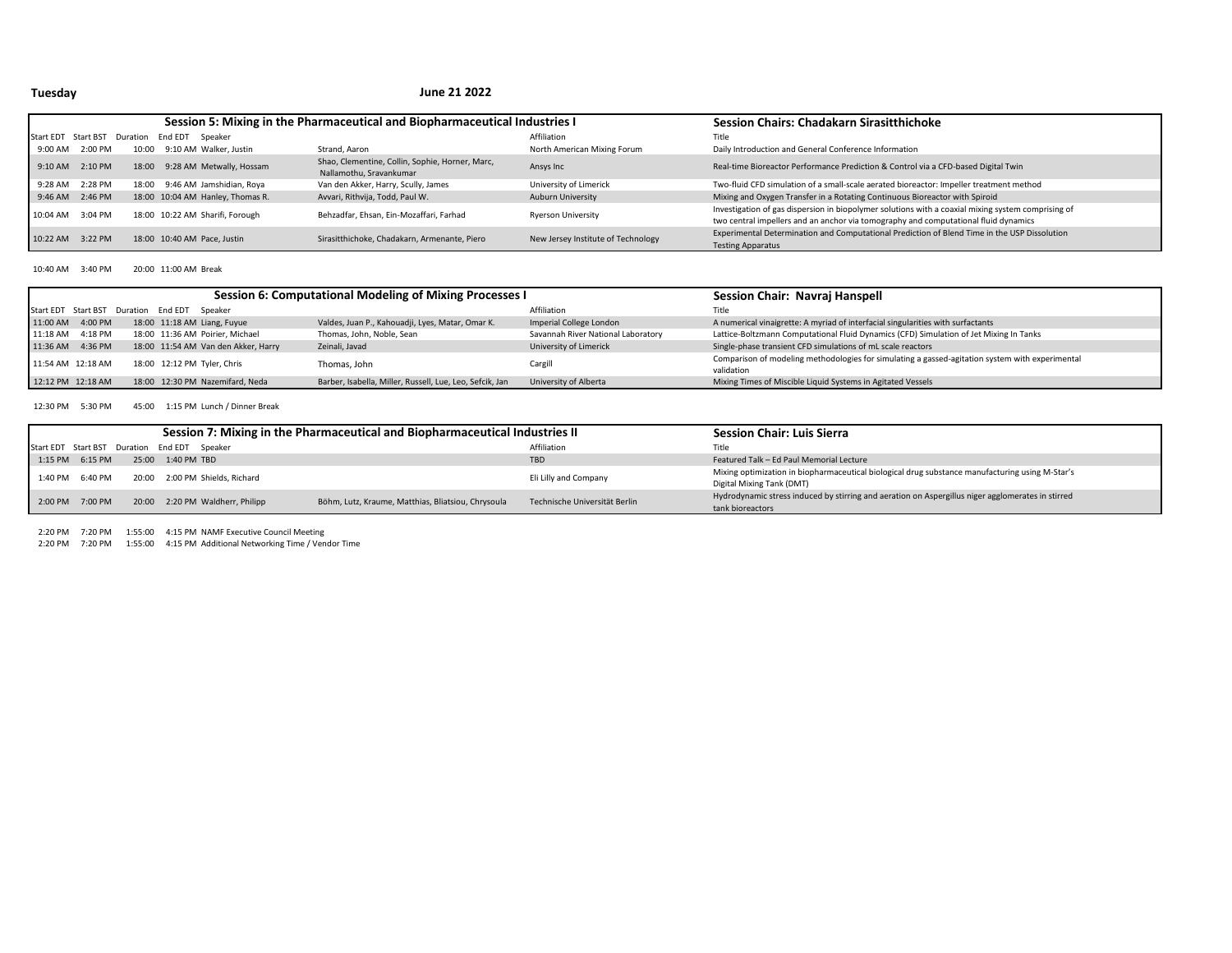# **Wednesday**

### **June 22 2022**

|                     |                  |          |         |                                                    | Session 8: Experimental Investigation of Mixing Phenomena                                                  | <b>Session Chair: Richard Cope</b>                                           |                                                                                                                                           |
|---------------------|------------------|----------|---------|----------------------------------------------------|------------------------------------------------------------------------------------------------------------|------------------------------------------------------------------------------|-------------------------------------------------------------------------------------------------------------------------------------------|
| Start EDT Start BST |                  | Duration | End EDT | Speaker                                            |                                                                                                            | Affiliation                                                                  | Title                                                                                                                                     |
| 9:00 AM             | 2:00 PM          | 10:00    |         | 9:10 AM Walker, Justin                             | Strand, Aaron                                                                                              | North American Mixing Forum                                                  | Daily Introduction and General Conference Information                                                                                     |
| $9:10$ AM           | 2:10 PM          |          |         | 18:00 9:28 AM Fitschen, Jürgen /<br>Kuschel, Maike | Schlüter, Michael, Hoffmann, Marko, von Kameke,<br>Alexandra, Hofmann, Sebastian, Wucherpfennig,<br>Thomas | Hamburg University of Technology /<br>Boehringer Ingelheim Pharma GmbH & Co. | Characterization of Heterogeneities in Stirred Tank Reactors by Means of 4D Particle Trajectories and<br><b>Numerical Flow Simulation</b> |
| 9:28 AM             | 2:28 PM          | 18:00    |         | 9:46 AM Dawson, Michael                            |                                                                                                            | Framatome BHR Ltd                                                            | Inline Blending: Effect of Additive-Bulk Viscosity Difference on Mixing Length with Sulzer SMX & SMXPlus<br>in Laminar Flow               |
|                     | 9:46 AM 2:46 PM  |          |         | 18:00 10:04 AM Frey, Torben                        | Schlueter, Michael, Hoffmann, Marko                                                                        | Hamburg University of Technology                                             | Visualizing Reactive Mixing Phenomena in Milli and Micro Channels                                                                         |
| 10:04 AM            | 3:04 PM          |          |         | 18:00 10:22 AM Maywurm, Alexander                  | Kraume. Matthias                                                                                           | Technische Universität Berlin                                                | Flow field, power input and mixing times of viscoelastic fluids in an unbaffled tank with a three-stage<br>cross-beam stirrer             |
|                     | 10:22 AM 3:22 PM |          |         | 18:00 10:40 AM Teoman, Baran                       | Sirasitthichoke, Chadakarn, Potanin, Andrei,<br>Armenante, Piero                                           | New Jersey Institute of Technology                                           | Determination of the just-suspended speed, Njs, in stirred tanks using electrical resistance<br>tomography                                |

10:40 AM 3:40 PM 20:00 11:00 AM Break

|          |                                              |  |                                 | Session 9: Mixing in the Chemical Process Industry                   | <b>Session Chairs: Thomas Simpson</b>   |                                                                                                 |
|----------|----------------------------------------------|--|---------------------------------|----------------------------------------------------------------------|-----------------------------------------|-------------------------------------------------------------------------------------------------|
|          | Start EDT Start BST Duration End EDT Speaker |  |                                 |                                                                      | Affiliation                             | Title                                                                                           |
|          | 11:00 AM 4:00 PM                             |  | 18:00 11:18 AM Zaman, Zafir     | Thomas, John, Brown, Nicholas, Simpson, Thomas, Janz, Dupont         |                                         | How much value does a well-designed sparger provide?                                            |
| 11:18 AM | 4:18 PM                                      |  | 18:00 11:36 AM Robinson, Thomas | Drögemüller, Peter, Simmons, Mark,                                   | University of Birmingham & CALGAVIN LTD | Static Mixer Performance Enhancement using Continuous PLIF Experimentation and                  |
|          |                                              |  |                                 | Komrakova, Alexandra                                                 |                                         | Particle-tracking CFD                                                                           |
|          | 11:36 AM 4:36 PM                             |  | 18:00 11:54 AM Hwang, Margaret  | Froeschle, Kalyn, Hor, Jyo Lyn, Adrian, David                        | The Dow Chemical Company                | Optimizing Dilution Process to Distinguish Particle Size: Effect of Mixing-induced Shear Stress |
|          | 11:54 AM 12:18 AM                            |  | 18:00 12:12 PM Lake, Ryan       | Hendrickson, Angie, Davies, Andy, Coller, Rachelle,<br>Wright, Bryan | Amway                                   | A novel way to scale-up between tanks containing high shear mixers.                             |
|          | 12:12 PM 12:18 AM                            |  | 18:00 12:30 PM Penny, W. Roy    |                                                                      | University of Arkansas                  | Computer Aided Design of Fluid Mixing Equipment                                                 |

12:30 PM 5:30 PM 45:00 1:15 PM Lunch / Dinner Break

|                     |                 |          |                                | <b>Mixing XXVII Poster Session</b>                                                                                                                             |                                  | <b>Session Chairs:</b>                                                                                                                                                             |
|---------------------|-----------------|----------|--------------------------------|----------------------------------------------------------------------------------------------------------------------------------------------------------------|----------------------------------|------------------------------------------------------------------------------------------------------------------------------------------------------------------------------------|
| Start EDT Start BST |                 | Duration | End EDT<br>Speaker             |                                                                                                                                                                | Affiliation                      | Title                                                                                                                                                                              |
|                     | 1:15 PM 6:15 PM | 08:00    | 1:23 PM Frey, Torben           | Schlüter, Michael, Hoffmann, Marko                                                                                                                             | Hamburg University of Technology | A DNS Approach to high-Schmidt-Number Problems in Reactive Micro- and Milli Systems                                                                                                |
|                     | 1:23 PM 6:23 PM | 08:00    | 1:31 PM Brito, Margarida       | Rocha, Fernando, Dias, Madalena, Ferreira, António,<br>Santos, Ricardo                                                                                         | Universidade do Porto            | Flow Dynamics in Oscillatory Baffled Reactors                                                                                                                                      |
| 1:31 PM             | 6:31 PM         | 08:00    | 1:39 PM Hofmann, Sebastian     | Schlüter, Michael, Hamann, Niklas, Fitschen, Jürgen,<br>Kamp, Maximilian, Weiland, Christian, Hoffmann,<br>Marko, von Kameke, Alexandra, GopalSingh, Paramveer | Hamburg University of Technology | Experimental and numerical determination of lifelines in a 3 L, 200 L and 15000 L stirred tank reactor to<br>estimate the flow-following capability of Lagrangian Sensor Particles |
|                     | 1:39 PM 6:39 PM | 08:00    | 1:47 PM Hart-Villamil, Roberto | Gupta, Santoshkumar, Ingram, Andrew, Kowalski,<br>Adam, Rosales, Waldo, Windows-Yule, Kit                                                                      | University of Birmingham         | Validation of Laminar Stirred Mixing CFD Models using Positron Emission Particle Tracking                                                                                          |
|                     | 1:47 PM 6:47 PM | 08:00    | 1:55 PM Bhargava, Aakanksha    | Sanders, Sean, Machado, Marcio                                                                                                                                 | University of Alberta            | A study of the effect of shear on sweep flocculation in stable water-in-oil emulsions                                                                                              |
| 1:55 PM             | 6:55 PM         | 08:00    | 2:03 PM Hare, Sam              | Nicusan, Leonard, Simmons, Mark, Kendrick, Emma,<br>Windows-Yule, Kit                                                                                          | University of Birmingham         | Impact of mixing and formulation on the manufacturability and performance of Lithium-ion<br>battery electrode materials                                                            |
|                     | 2:03 PM 7:03 PM | 08:00    | 2:11 PM Barros, Paloma         | Ein-Mozaffari, Farhad, Lohi, Ali                                                                                                                               | <b>Ryerson University</b>        | New Expressions for Power Number and Reynolds Number of Gassed Coaxial Mixers Containing<br><b>Yield Stress Fluids</b>                                                             |

2:11 PM 7:11 PM 1:04:00 3:15 PM NAMF Elections Candidates for the NAMF executive council can introduce themselves and campaign for votes